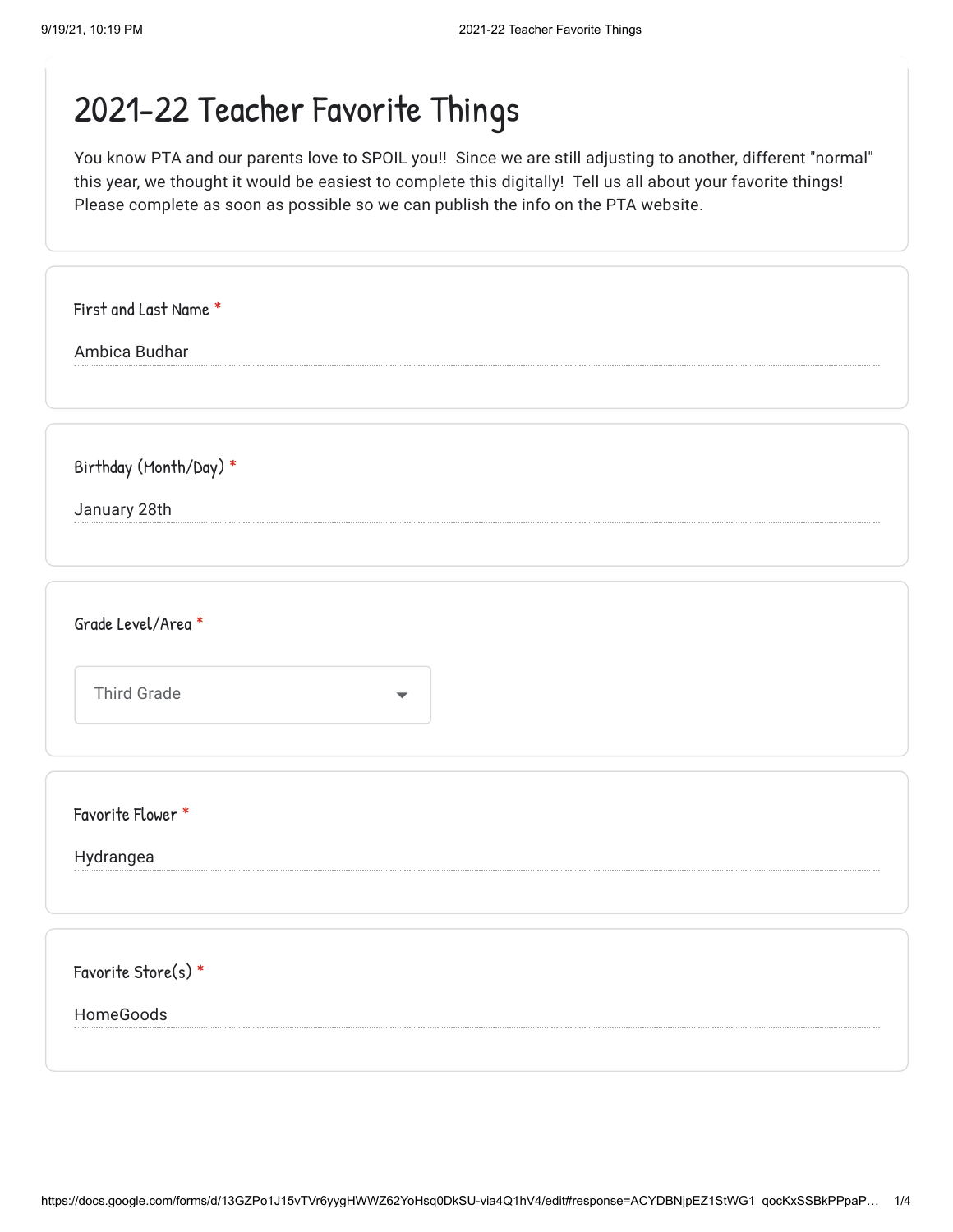| Favorite Restaurant(s) $*$ |  |
|----------------------------|--|
|----------------------------|--|

Chroma

Favorite Hot Drink \*

Foxtail's Cafe con leche

Favorite Cold Drink \*

Root Beer

Favorite Snacks \*

Peanut Butter Cups

Hobbies \*

Baking, reading and long road trips

Classroom Wish List (add your Amazon link too) \*

Testing Folders

Favorite Luxury/Treat \*

Surprise me!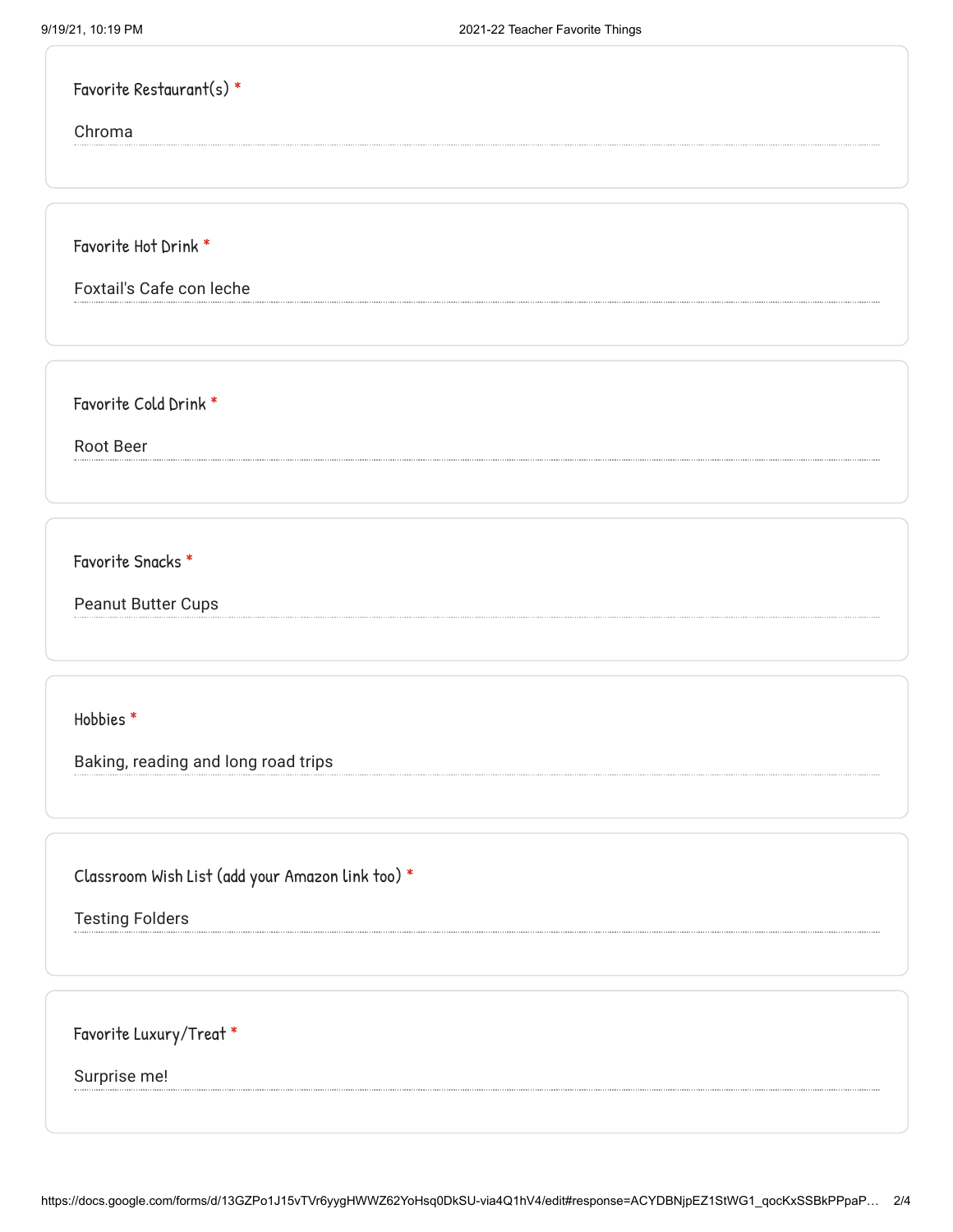| Favorite Topic to Research/Study *    |
|---------------------------------------|
| <b>Social Emotional Learning</b>      |
|                                       |
| Sports Team(s) *                      |
| None                                  |
|                                       |
|                                       |
| T-Shirt Size *                        |
| $\mathsf{X}\mathsf{S}$                |
| $\mathsf S$                           |
| M                                     |
| L                                     |
| XL                                    |
| <b>XXL</b>                            |
| <b>XXXL</b>                           |
|                                       |
|                                       |
| Do you like Candles and/or Lotions? * |
| Candles                               |
|                                       |
|                                       |
| Vegetarian/Vegan?*                    |
| Vegetarian                            |
|                                       |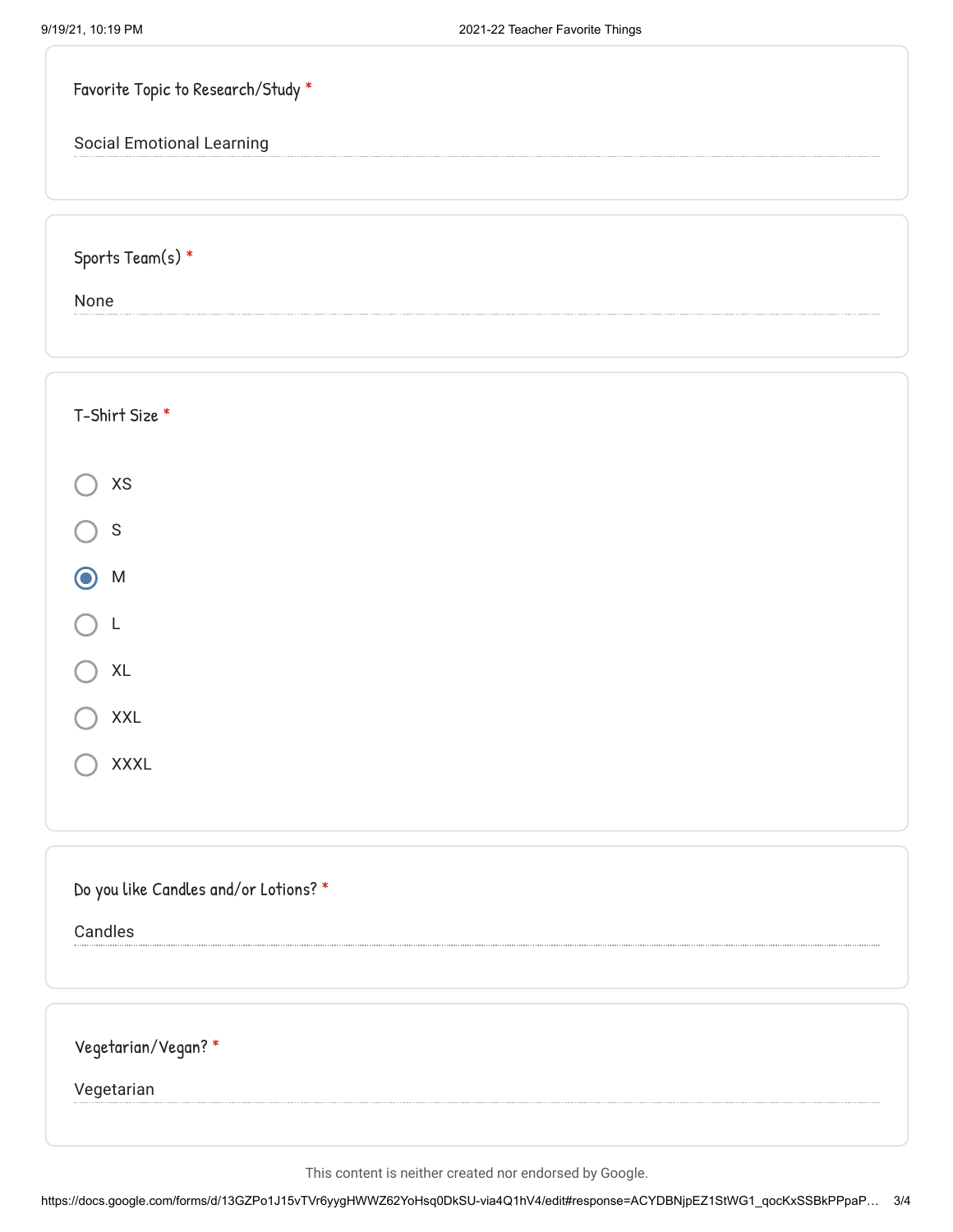| First and Last Name *  |
|------------------------|
| Megan Guidish          |
|                        |
|                        |
| Birthday (Month/Day) * |
| January 8              |
|                        |
|                        |
| Grade Level/Area *     |
|                        |
| <b>Third Grade</b>     |
|                        |
| Favorite Flower *      |
|                        |
| Hydrangeas, Tulips     |
|                        |
| Favorite Store(s) *    |
| Amazon, Madewell       |
|                        |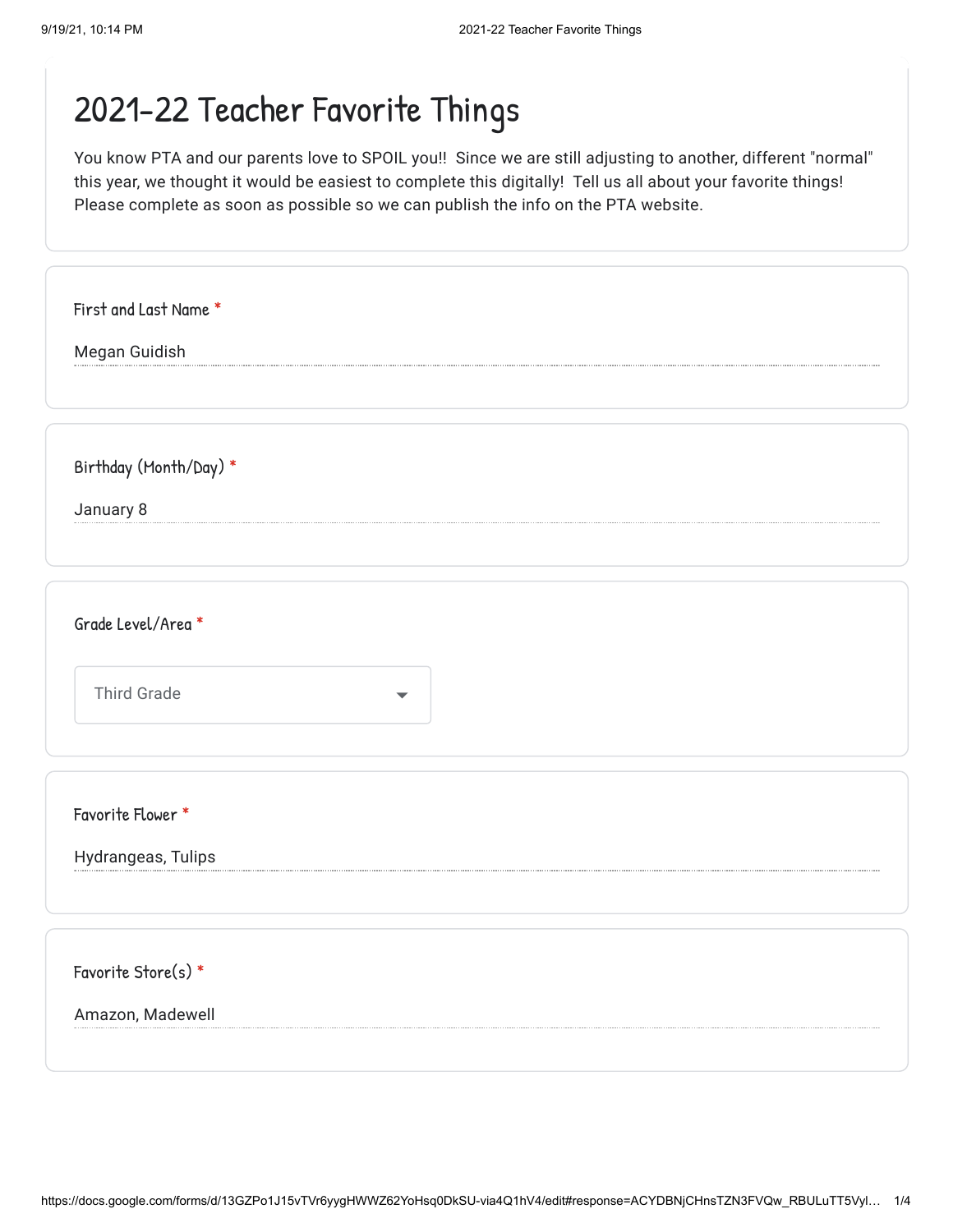|  | Favorite Restaurant(s) $*$ |  |
|--|----------------------------|--|
|--|----------------------------|--|

Canvas, Chroma, Foxtail Coffee

Favorite Hot Drink \*

Foxtail Coffee

Favorite Cold Drink \*

Foxtail Iced Coffee

Favorite Snacks \*

Dark chocolate; Unreal candy (Amazon, whole foods)

Hobbies \*

Disney, running/walking, reading

Classroom Wish List (add your Amazon link too) \*

Astrobrights paper, Amazon gift cards

Favorite Luxury/Treat \*

Disney, chocolate chip cookies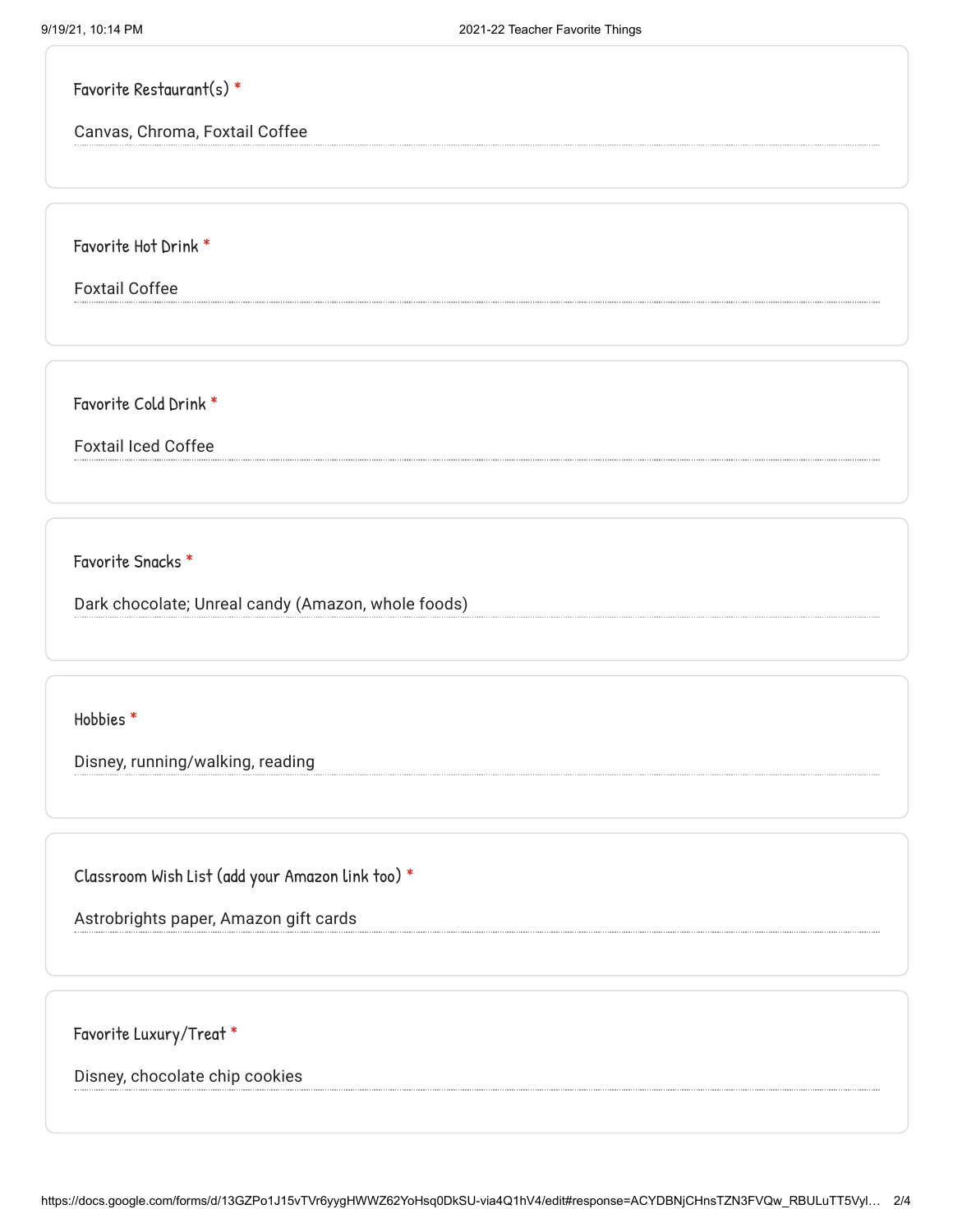| Favorite Topic to Research/Study *    |
|---------------------------------------|
| Teaching/Education, Sustainability    |
|                                       |
| Sports Team(s) $*$                    |
| UCF; golf; F1                         |
|                                       |
| T-Shirt Size *                        |
| $\mathsf{X}\mathsf{S}$                |
| $\mathsf S$                           |
| M                                     |
| L                                     |
| XL                                    |
| <b>XXL</b>                            |
| <b>XXXL</b>                           |
|                                       |
| Do you like Candles and/or Lotions? * |
| No, thank you!                        |
|                                       |
| Vegetarian/Vegan? *                   |
| Pescetarian                           |
|                                       |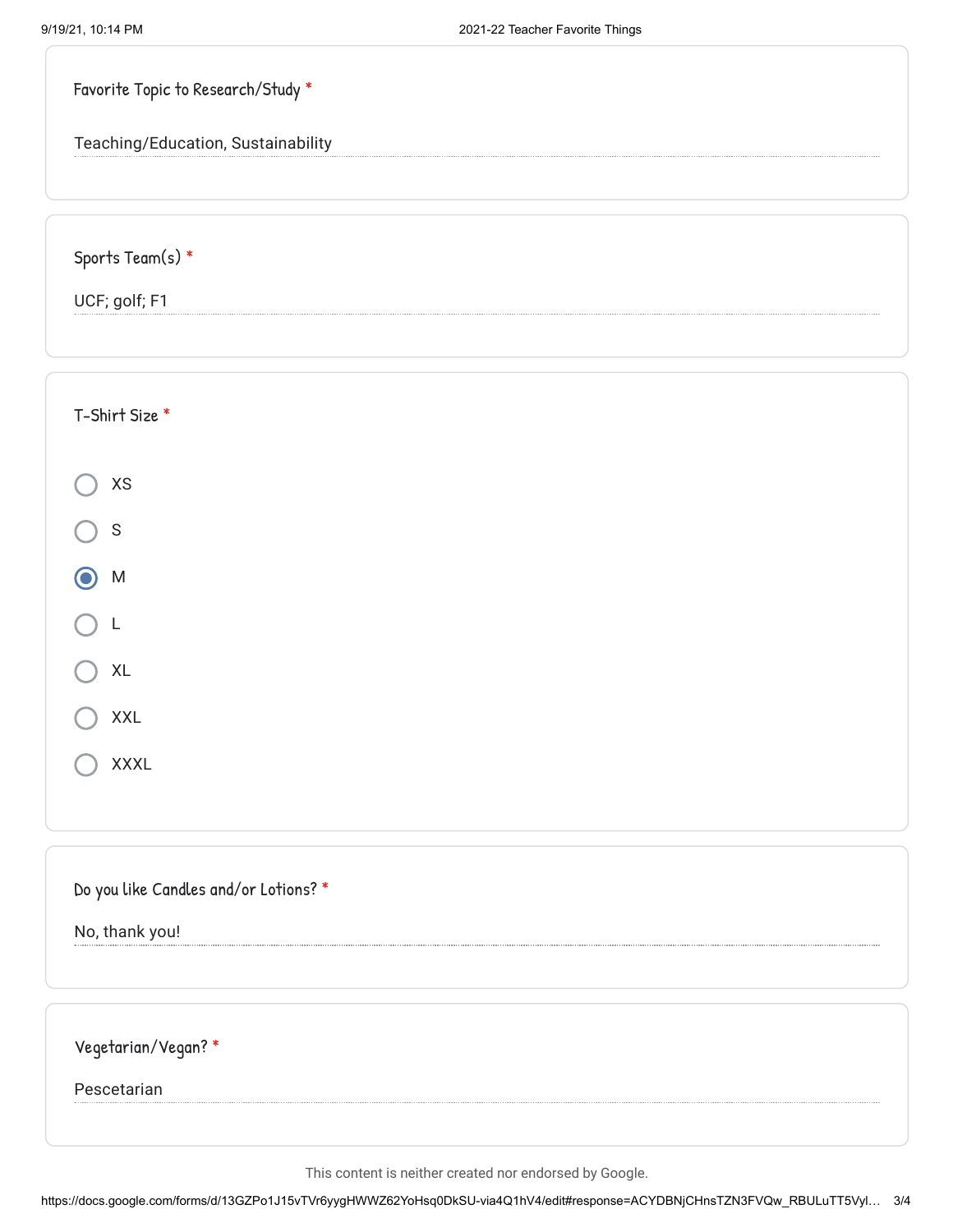| First and Last Name *  |   |
|------------------------|---|
| Christina Jimenez      |   |
|                        |   |
|                        |   |
| Birthday (Month/Day) * |   |
| August 9               |   |
|                        |   |
|                        |   |
| Grade Level/Area *     |   |
| <b>Third Grade</b>     |   |
|                        | ▼ |
|                        |   |
| Favorite Flower *      |   |
| All                    |   |
|                        |   |
|                        |   |
| Favorite Store(s) *    |   |
| Target, Walmart        |   |
|                        |   |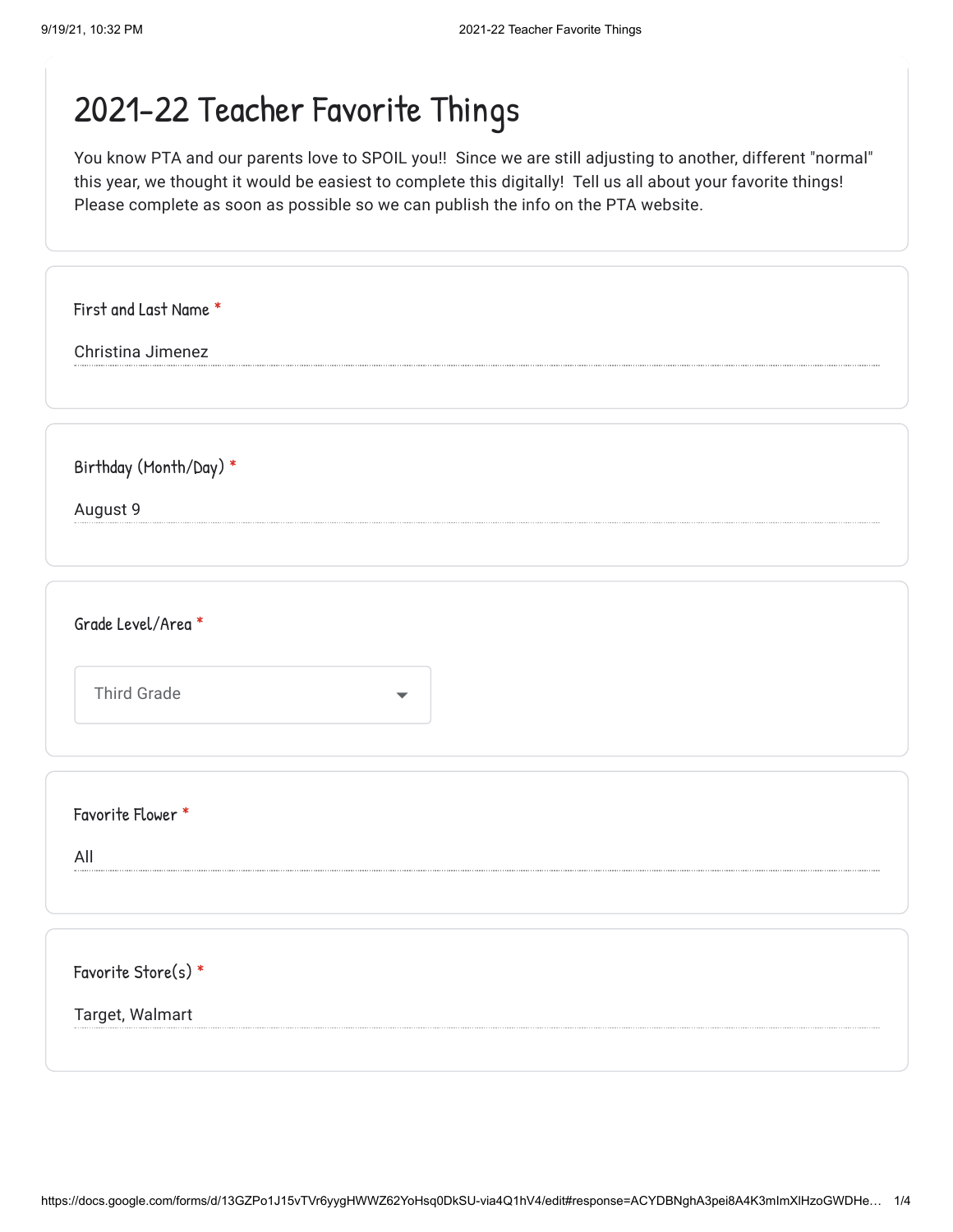| Favorite Restaurant(s) *                                                               |
|----------------------------------------------------------------------------------------|
| Panera, Bolay                                                                          |
|                                                                                        |
|                                                                                        |
| Favorite Hot Drink *                                                                   |
| Coffee with cream                                                                      |
|                                                                                        |
|                                                                                        |
| Favorite Cold Drink *                                                                  |
| <b>Unsweet Tea</b>                                                                     |
|                                                                                        |
|                                                                                        |
| Favorite Snacks *                                                                      |
| Plantain chips, fruit                                                                  |
|                                                                                        |
|                                                                                        |
| Hobbies*                                                                               |
|                                                                                        |
| Walking, painting                                                                      |
|                                                                                        |
|                                                                                        |
| Classroom Wish List (add your Amazon link too) *                                       |
| https://www.amazon.com/hz/wishlist/ls/2FRBPH0LKE7G2?ref=cm_sw_sm_r_un_un_lF6BeEFwj7zxG |
|                                                                                        |
|                                                                                        |
| Favorite Luxury/Treat *                                                                |
| Coffee                                                                                 |
|                                                                                        |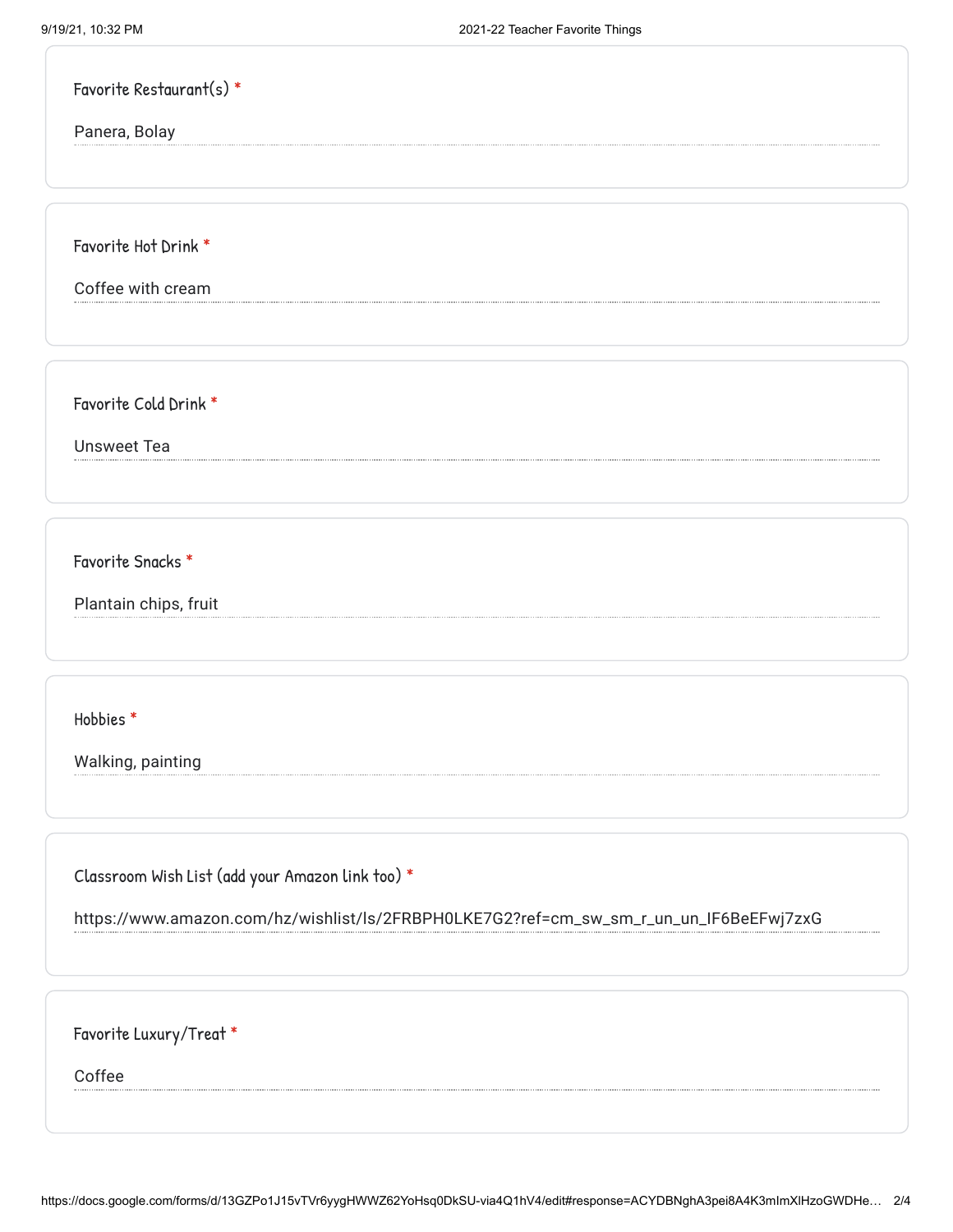| Favorite Topic to Research/Study *         |  |
|--------------------------------------------|--|
| Reading and Math strategies, science facts |  |
|                                            |  |
| Sports Team(s) *                           |  |

US national teams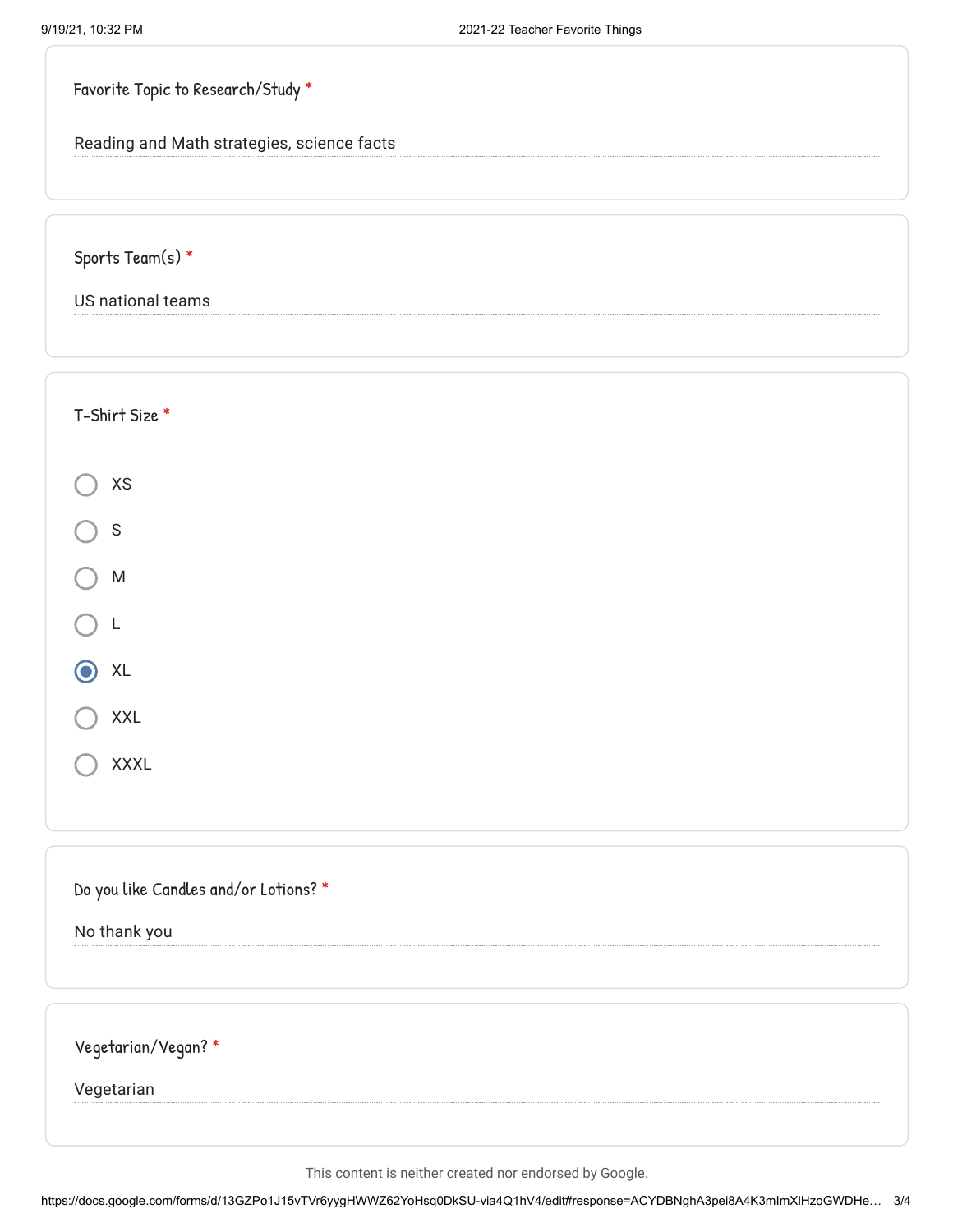| First and Last Name *           |                      |
|---------------------------------|----------------------|
| Cecille Lopez                   |                      |
|                                 |                      |
|                                 |                      |
| Birthday (Month/Day) *          |                      |
| July 1                          |                      |
|                                 |                      |
|                                 |                      |
| Grade Level/Area *              |                      |
| <b>Third Grade</b>              | $\blacktriangledown$ |
|                                 |                      |
| Favorite Flower *               |                      |
| tulips/ hydrangeas              |                      |
|                                 |                      |
|                                 |                      |
| Favorite Store(s) *             |                      |
| Home Goods/ Target/ Hobby Lobby |                      |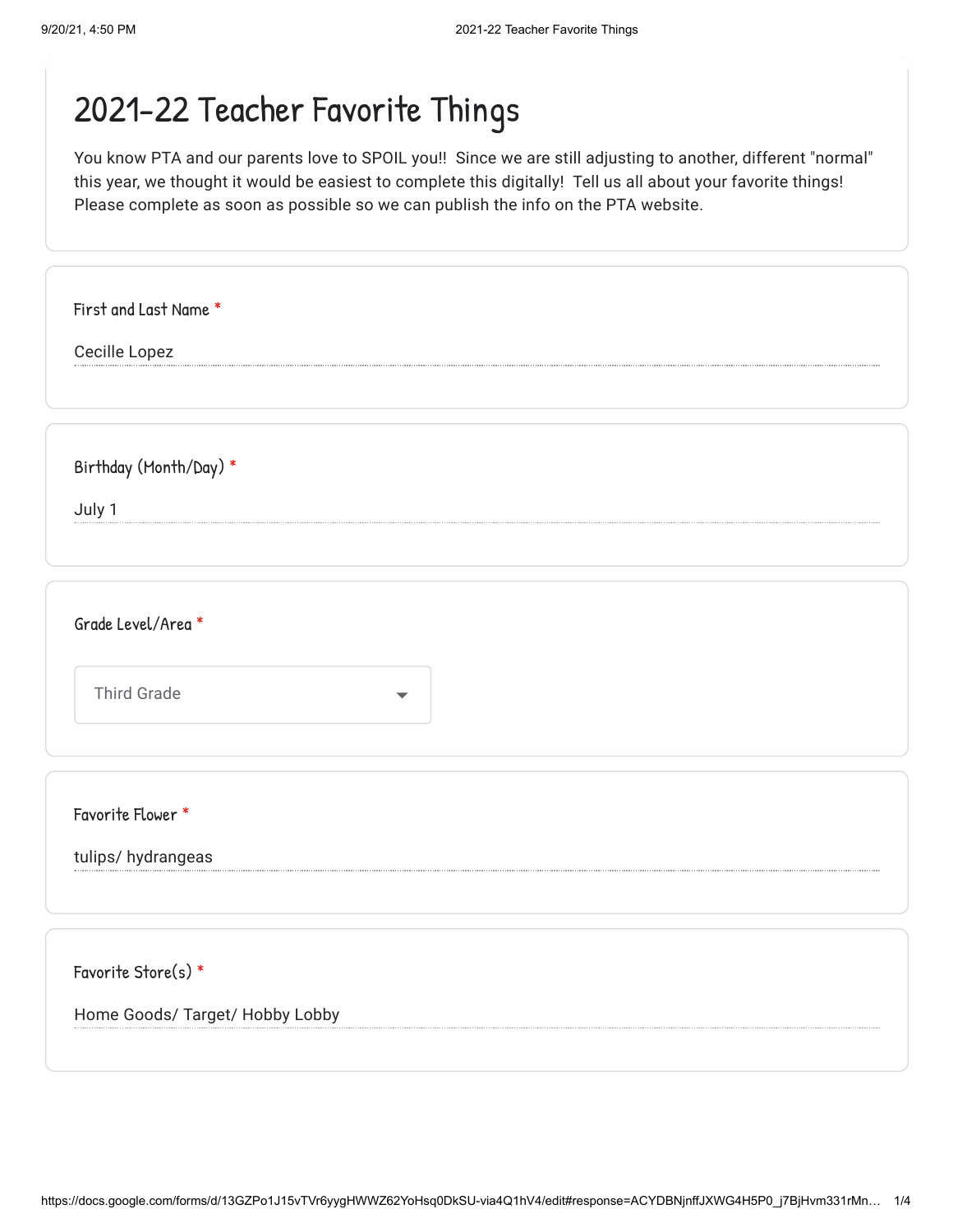## Favorite Restaurant(s) \*

Olive Garden/ Outback/ Mito Sushi & Grill

Favorite Hot Drink \*

Hot Chocolate (Dunkin Donuts)

Favorite Cold Drink \*

Vanilla Bean Frappuccino (Starbucks)

Favorite Snacks \*

M &Ms (with peanuts)/ Chocolate chip cookies

Hobbies \*

Disney/ handlettering/ decorating

Classroom Wish List (add your Amazon link too) \*

https://www.amazon.com/hz/wishlist/ls/3M7LCI5ISBEVV?ref\_=wl\_share

Favorite Luxury/Treat \*

Starbucks/ Cold Stone ice cream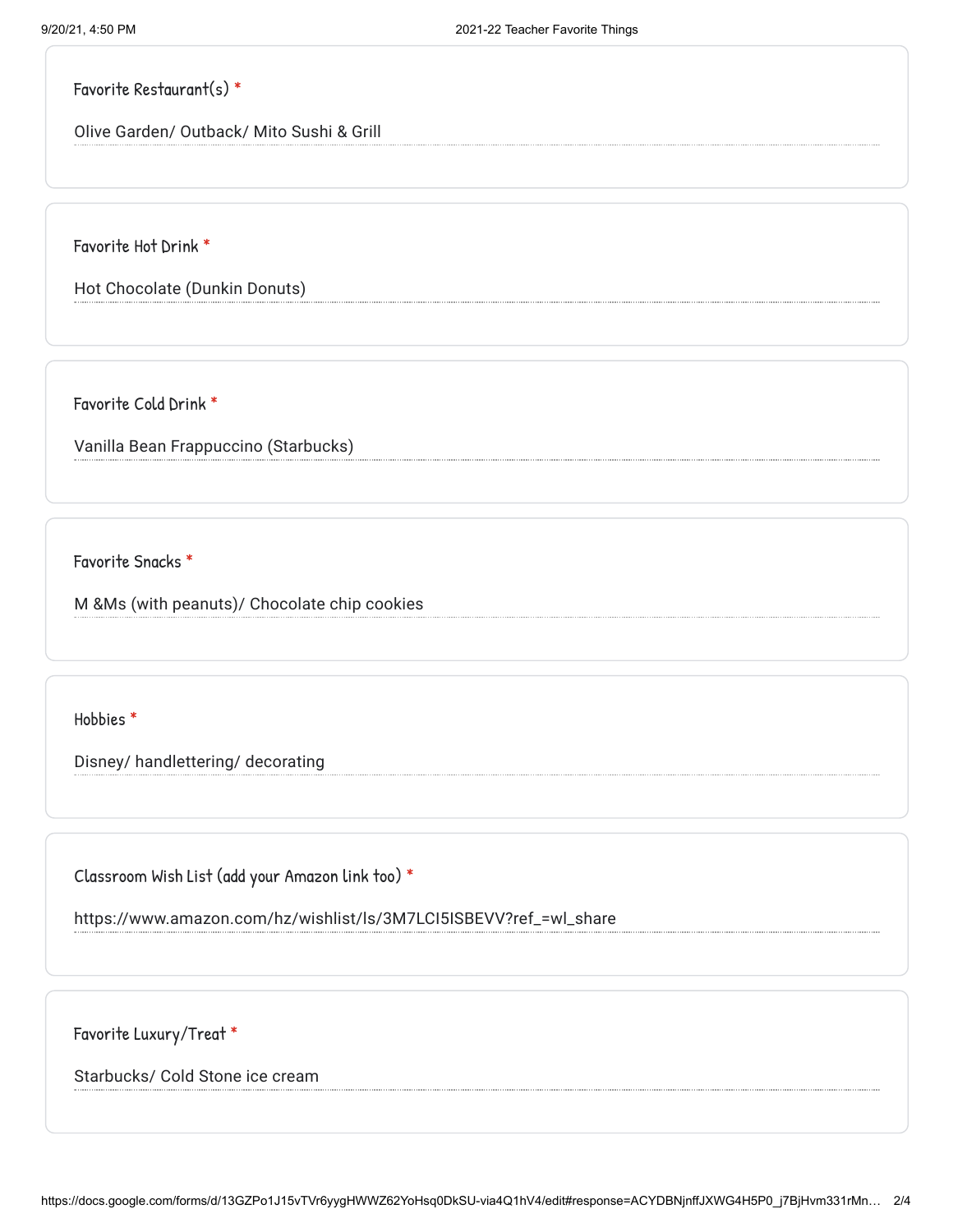| Favorite Topic to Research/Study *    |  |
|---------------------------------------|--|
| Education                             |  |
|                                       |  |
| Sports Team(s) $*$                    |  |
| none                                  |  |
|                                       |  |
|                                       |  |
| T-Shirt Size *                        |  |
| XS                                    |  |
| ${\mathsf S}$                         |  |
| M                                     |  |
| L                                     |  |
| $\mathsf{XL}$                         |  |
| <b>XXL</b>                            |  |
| <b>XXXL</b>                           |  |
|                                       |  |
|                                       |  |
| Do you like Candles and/or Lotions? * |  |
| Bath & Body Works (Rose fragrance)    |  |
|                                       |  |
| Vegetarian/Vegan? *                   |  |
| <b>No</b>                             |  |
|                                       |  |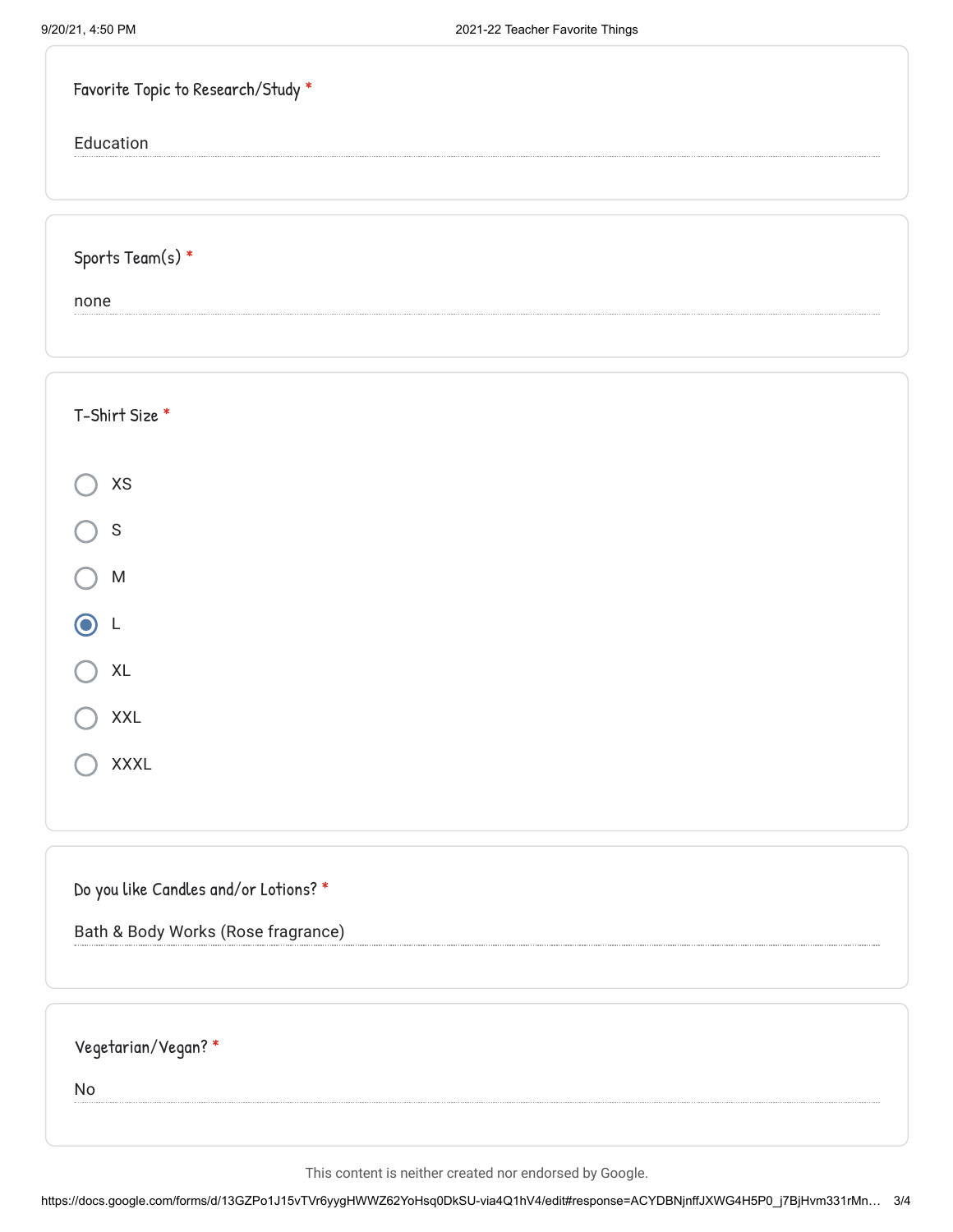| First and Last Name *  |  |
|------------------------|--|
| Brittany O'Sullivan    |  |
|                        |  |
|                        |  |
|                        |  |
| Birthday (Month/Day) * |  |
| January 17th           |  |
|                        |  |
|                        |  |
|                        |  |
| Grade Level/Area *     |  |
|                        |  |
| <b>Third Grade</b>     |  |
|                        |  |
|                        |  |
|                        |  |
| Favorite Flower *      |  |
| Any                    |  |
|                        |  |
|                        |  |
|                        |  |
| Favorite Store(s) *    |  |
| Target                 |  |
|                        |  |
|                        |  |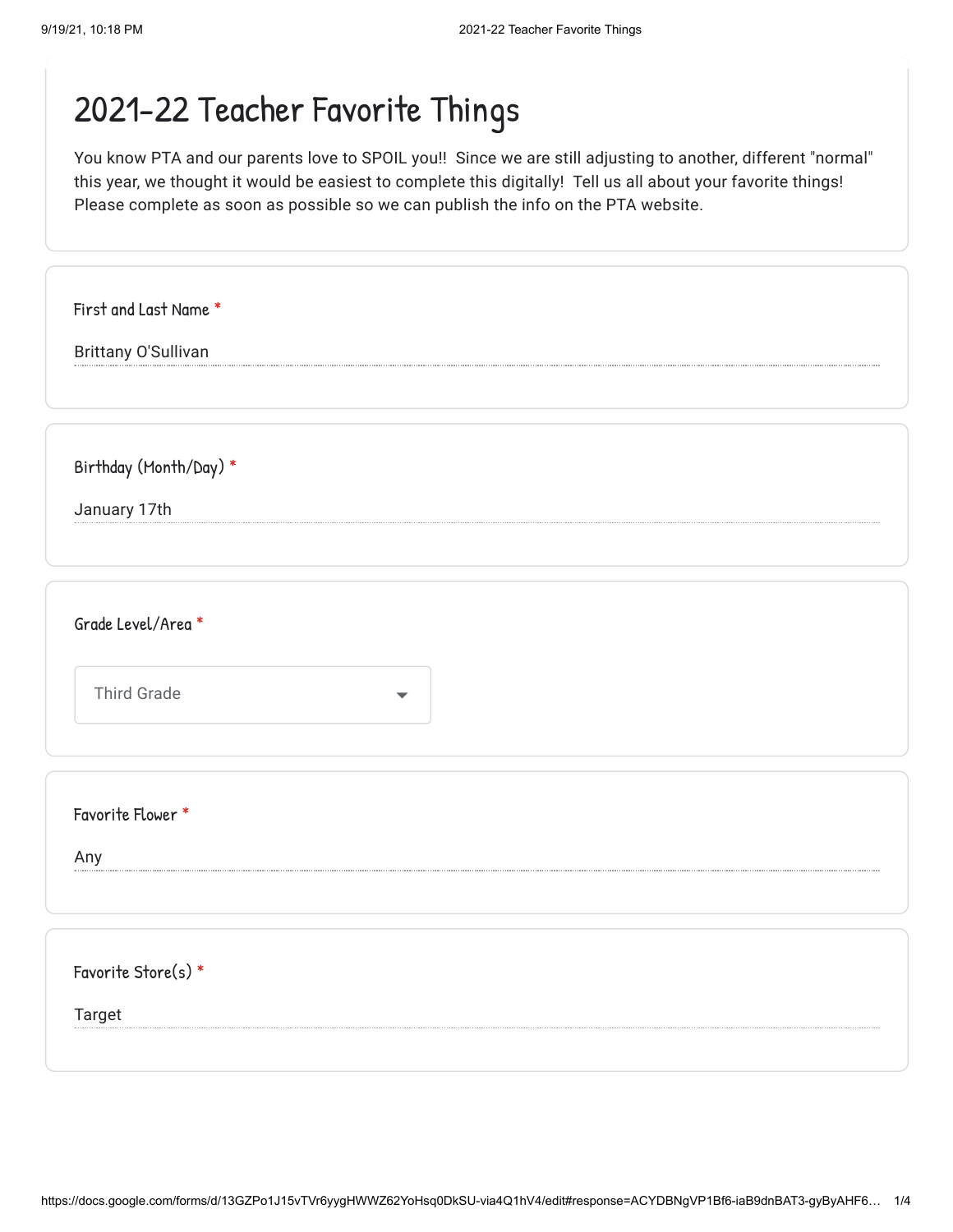| Favorite Restaurant(s) * |  |  |
|--------------------------|--|--|
| Bahama Breeze, Kobe      |  |  |
|                          |  |  |
|                          |  |  |
| Favorite Hot Drink *     |  |  |
| Tea                      |  |  |
|                          |  |  |
|                          |  |  |
| Favorite Cold Drink *    |  |  |
| Lemonade                 |  |  |
|                          |  |  |
|                          |  |  |
| Favorite Snacks *        |  |  |

Chips or Cheez-its

Hobbies \*

running, gardening, and boating

Classroom Wish List (add your Amazon link too) \*

Treats for treasure box, Sharpie markers, colored pens, glue sticks

Favorite Luxury/Treat \*

Candy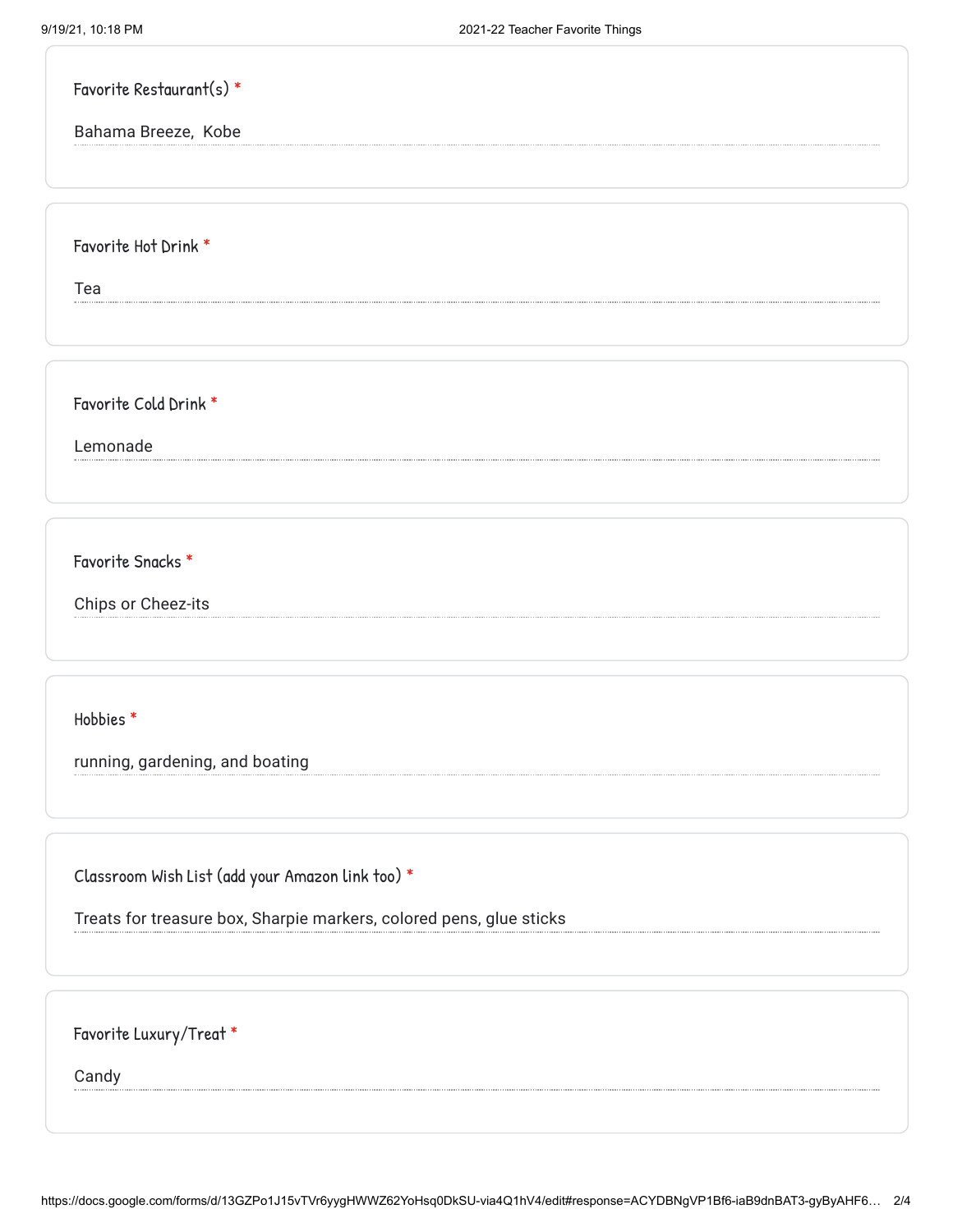| Home gardens, cooking<br>Sports Team(s) *<br><b>UCF</b><br>T-Shirt Size *<br>$\mathsf{X}\mathsf{S}$<br>$\mathsf S$<br>${\sf M}$<br>$\mathsf{XL}$<br><b>XXL</b><br><b>XXXL</b><br>Do you like Candles and/or Lotions? *<br>Yes to both<br>Vegetarian/Vegan? * | Favorite Topic to Research/Study * |
|--------------------------------------------------------------------------------------------------------------------------------------------------------------------------------------------------------------------------------------------------------------|------------------------------------|
|                                                                                                                                                                                                                                                              |                                    |
|                                                                                                                                                                                                                                                              |                                    |
|                                                                                                                                                                                                                                                              |                                    |
|                                                                                                                                                                                                                                                              |                                    |
|                                                                                                                                                                                                                                                              |                                    |
|                                                                                                                                                                                                                                                              |                                    |
|                                                                                                                                                                                                                                                              |                                    |
|                                                                                                                                                                                                                                                              |                                    |
|                                                                                                                                                                                                                                                              |                                    |
|                                                                                                                                                                                                                                                              |                                    |
|                                                                                                                                                                                                                                                              |                                    |
|                                                                                                                                                                                                                                                              |                                    |
|                                                                                                                                                                                                                                                              |                                    |
|                                                                                                                                                                                                                                                              |                                    |
|                                                                                                                                                                                                                                                              |                                    |
|                                                                                                                                                                                                                                                              |                                    |
|                                                                                                                                                                                                                                                              |                                    |
|                                                                                                                                                                                                                                                              |                                    |
|                                                                                                                                                                                                                                                              |                                    |
|                                                                                                                                                                                                                                                              |                                    |
| No                                                                                                                                                                                                                                                           |                                    |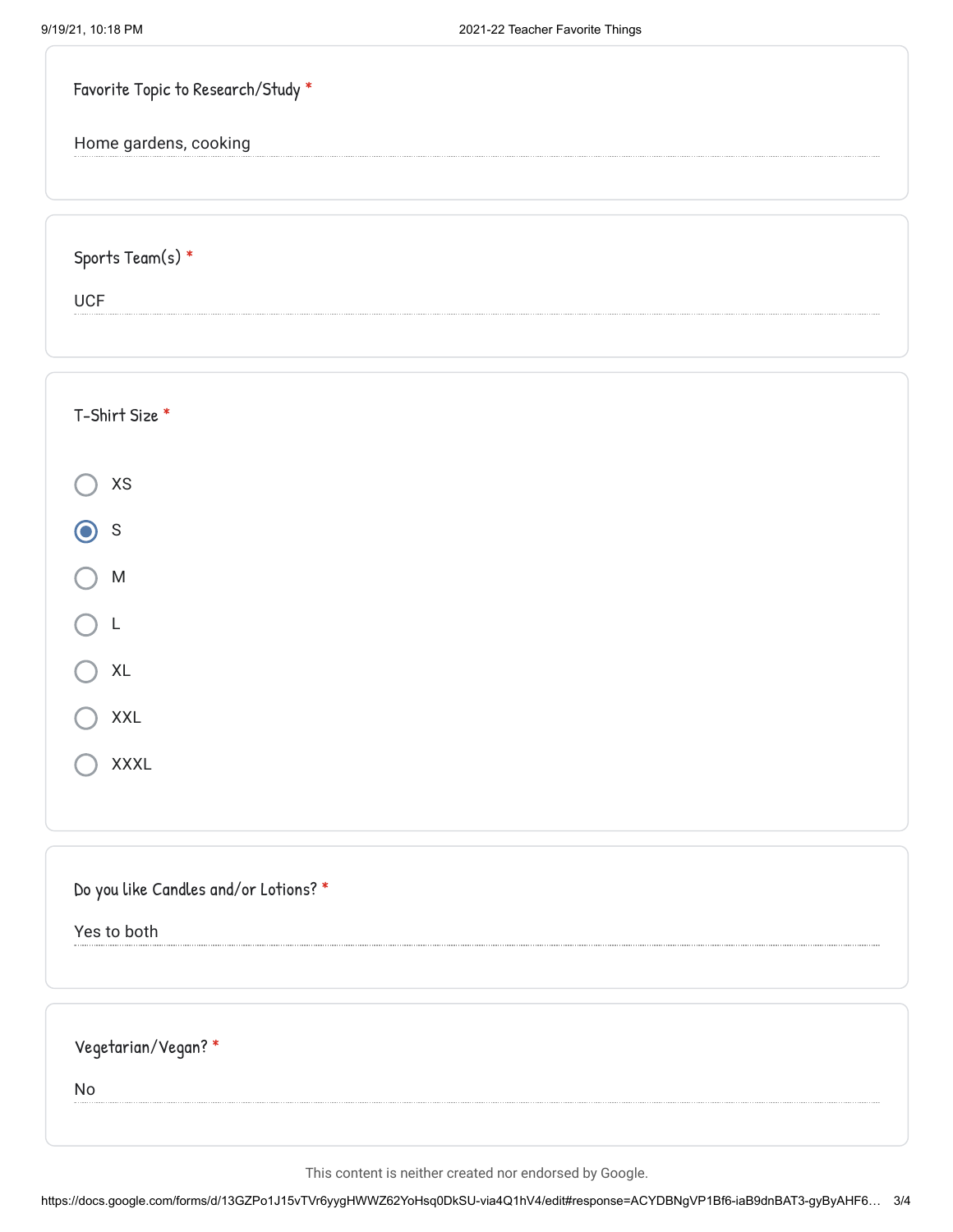| First and Last Name *                          |  |
|------------------------------------------------|--|
| Dana Shamieh                                   |  |
|                                                |  |
|                                                |  |
| Birthday (Month/Day) *                         |  |
| December 12th                                  |  |
|                                                |  |
|                                                |  |
| Grade Level/Area *                             |  |
|                                                |  |
| <b>Third Grade</b><br>$\overline{\phantom{a}}$ |  |
|                                                |  |
|                                                |  |
| Favorite Flower *                              |  |
| Sunflowers, Calla Lilly                        |  |
|                                                |  |
|                                                |  |
| Favorite Store(s) *                            |  |
| Old Navy, TJ Maxx, Kohl's, Aldi,               |  |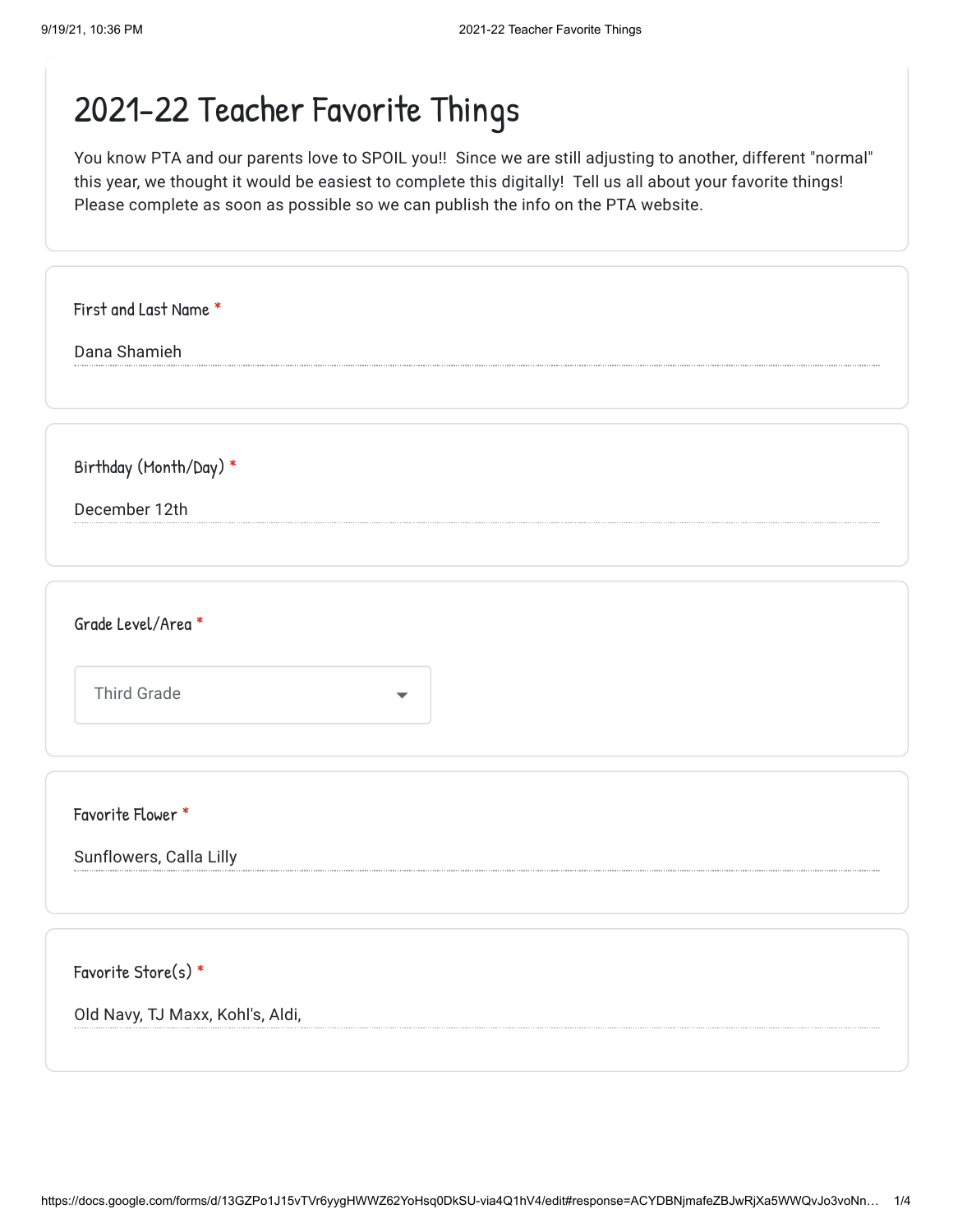Favorite Restaurant(s) \*

Starbucks, Chick-fil-a, Park Pizza,

Favorite Hot Drink \*

Pumpkin spice latte, caramel latte

Favorite Cold Drink \*

Salted caramel cold brew, pumpkin cold foam cold brew

Favorite Snacks \*

Flavored popcorn (kettle, cheddar), cheddar Chex mix, peanut butter pretzels,

Hobbies \*

Playing the ukulele

Classroom Wish List (add your Amazon link too) \*

https://www.amazon.com/hz/wishlist/ls/388MD24W2ZFJY?ref\_=wl\_share

Favorite Luxury/Treat \*

Macarons, Chocolate with almonds, Taro Boba Tea